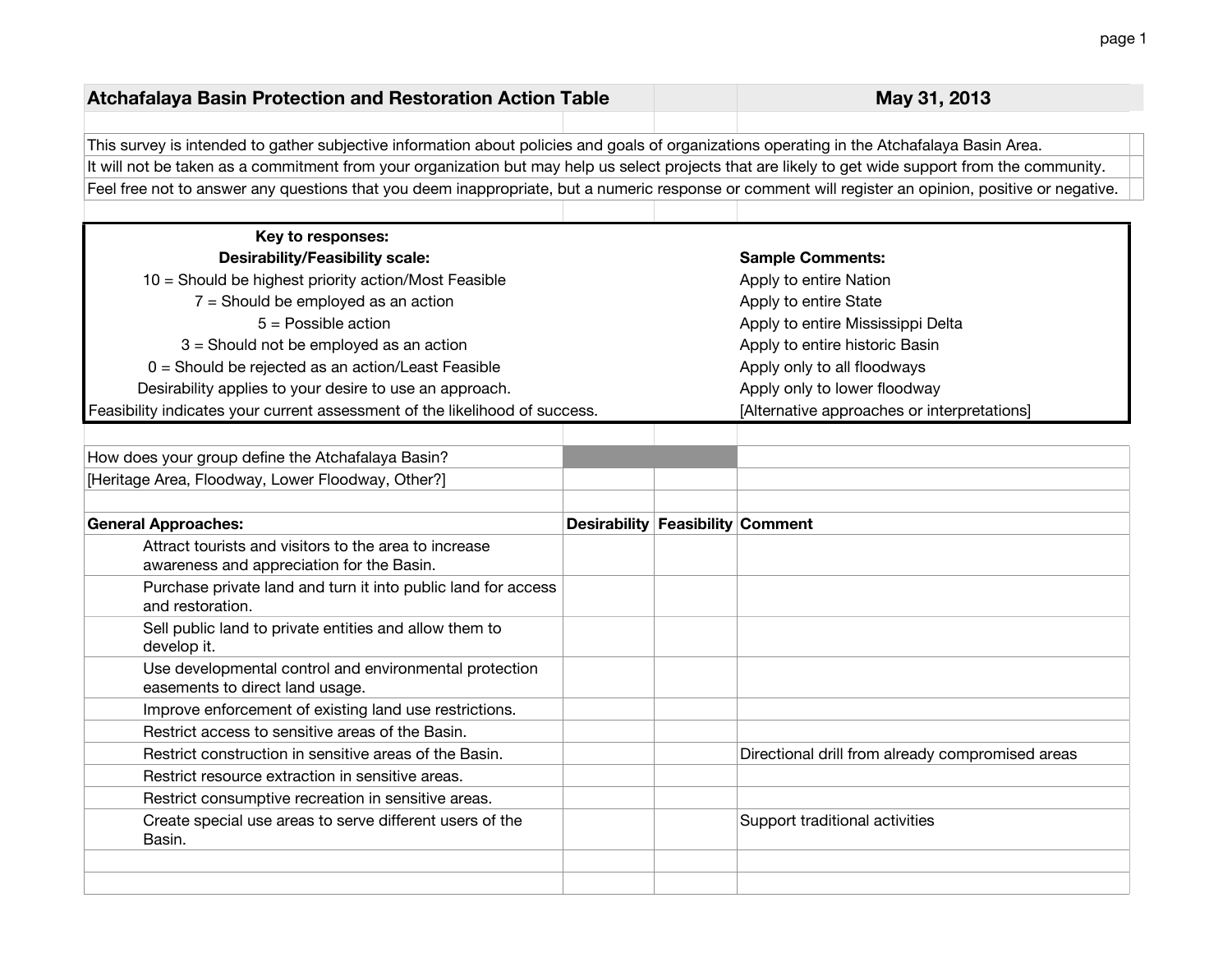| <b>Atchafalaya Basin Protection and Restoration Action Table</b>                                                              |                                  | May 31, 2013                                                                                                    |
|-------------------------------------------------------------------------------------------------------------------------------|----------------------------------|-----------------------------------------------------------------------------------------------------------------|
|                                                                                                                               |                                  |                                                                                                                 |
| <b>General Approaches: (cont.)</b>                                                                                            | Desirability Feasibility Comment |                                                                                                                 |
| Modify floodway design to accommodate environmental<br>protection and habitat improvement.                                    |                                  |                                                                                                                 |
| Modify floodway operation to improve water quality.                                                                           |                                  |                                                                                                                 |
| Sacrifice floodway efficiency to achieve effective<br>environmental gains.                                                    |                                  | May cost big dollars to change priorities                                                                       |
| Allocate more funds for floodway maintenance to achieve<br>environmental gains.                                               |                                  | Efficiency changes may require higher maintenance<br>costs                                                      |
| Develop recreational features inside the levees.                                                                              |                                  | Primitive campgrounds, Visitor Centers                                                                          |
| Subsidize recreational features outside the levees to relieve<br>pressure inside the levees.                                  |                                  |                                                                                                                 |
| Improve public access to the Floodway with better roads<br>and boat landings.                                                 |                                  | Boat landing are now defined as Public Access<br>features; previously were designated as Recreation<br>features |
| Improve public information delivery to communicate the<br>value of the resources in the Basin.                                |                                  |                                                                                                                 |
| Improve K-12 education programs to teach students the<br>value of the resources in the Basin.                                 |                                  |                                                                                                                 |
| Increase funding for partner programs with area universities<br>supporting research and restoration.                          |                                  |                                                                                                                 |
| Increase funding for resource agencies doing management<br>work in the Basin.                                                 |                                  |                                                                                                                 |
| Create funding opportunities for private entities that agree<br>to improve environmental quality.                             |                                  |                                                                                                                 |
| Create tax incentives for positive environmental action.                                                                      |                                  |                                                                                                                 |
| Create ongoing State funding for Water Management<br>Maintenance functions (e.g. dredging of threatened<br>waterways.)        |                                  |                                                                                                                 |
| Modify State laws to prevent loss of State land to private<br>landowners because of unnatural accretion.                      |                                  |                                                                                                                 |
| Generate Best Management Practices for ongoing<br>management of public and private lands inside and outside<br>the floodways. |                                  |                                                                                                                 |
| Generate Best Management Practices for construction and<br>public works projects inside and outside the floodways.            |                                  |                                                                                                                 |
|                                                                                                                               |                                  |                                                                                                                 |
|                                                                                                                               |                                  |                                                                                                                 |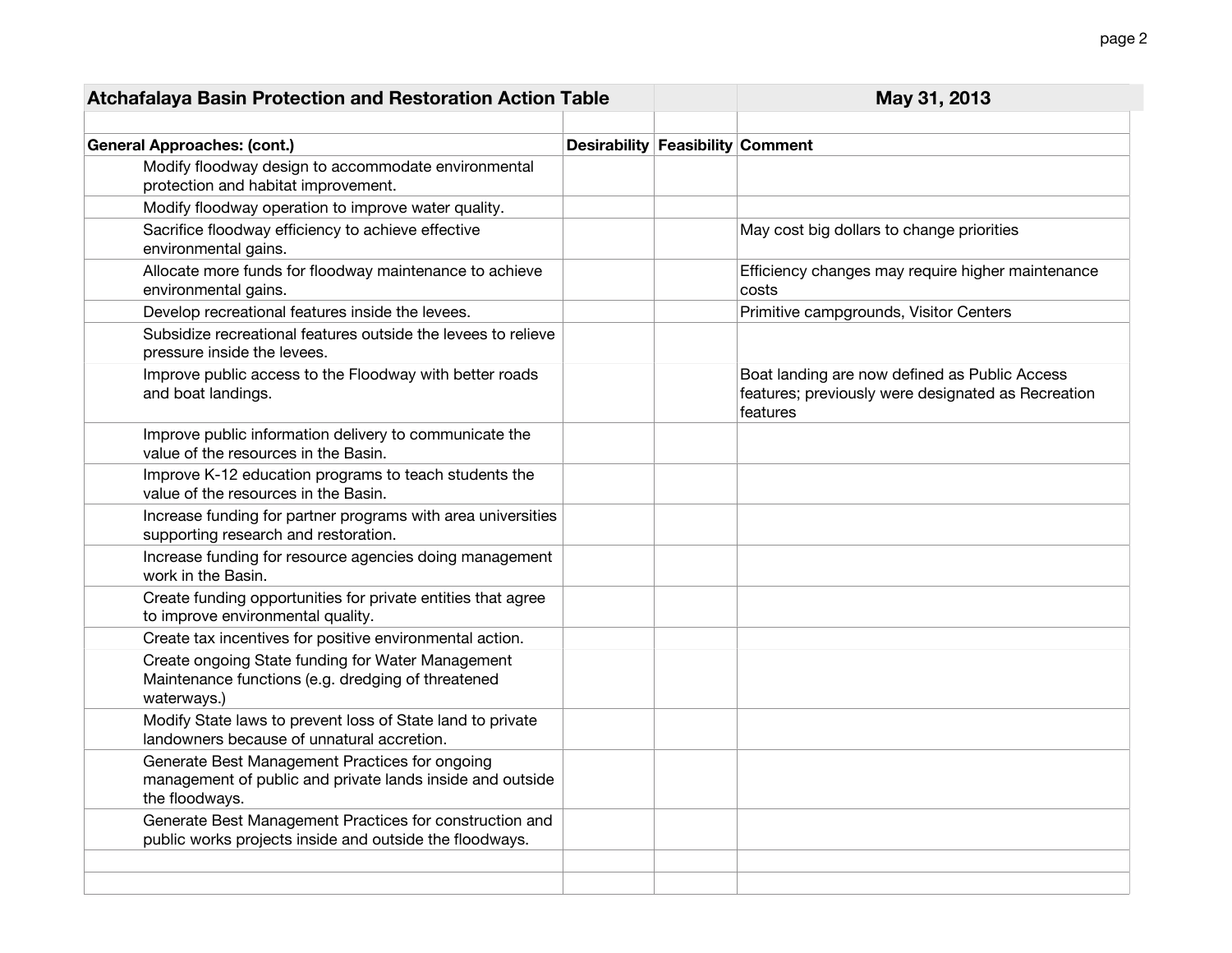| <b>Desirability Feasibility Comment</b><br><b>General Approaches: (cont.)</b><br>Pursue litigation against public agencies and private entities<br>that threaten the public good through bad practices.<br>Work is being done on this by The Nature Conservancy<br>Identify potential "signature" areas and target those for<br>restoration or progression to a new usage.<br>and will presumably be part of an upcoming report/<br>publication.<br>Identify natural methods of improving water flow into<br>Lowered channel depth to provide continuous scouring<br>impounded areas and implement those methods.<br>from tidal action and stage changes?<br>Close unnatural channels wherever possible to prevent<br>Point source sediment introduction<br>unwanted siltation and erosion.<br>Reopen closed natural waterways into impounded areas.<br>Return to more natural configurations.<br>Add control structures at key water introduction points to<br>Could be useful within a water management unit but |  |
|--------------------------------------------------------------------------------------------------------------------------------------------------------------------------------------------------------------------------------------------------------------------------------------------------------------------------------------------------------------------------------------------------------------------------------------------------------------------------------------------------------------------------------------------------------------------------------------------------------------------------------------------------------------------------------------------------------------------------------------------------------------------------------------------------------------------------------------------------------------------------------------------------------------------------------------------------------------------------------------------------------------------|--|
|                                                                                                                                                                                                                                                                                                                                                                                                                                                                                                                                                                                                                                                                                                                                                                                                                                                                                                                                                                                                                    |  |
|                                                                                                                                                                                                                                                                                                                                                                                                                                                                                                                                                                                                                                                                                                                                                                                                                                                                                                                                                                                                                    |  |
|                                                                                                                                                                                                                                                                                                                                                                                                                                                                                                                                                                                                                                                                                                                                                                                                                                                                                                                                                                                                                    |  |
|                                                                                                                                                                                                                                                                                                                                                                                                                                                                                                                                                                                                                                                                                                                                                                                                                                                                                                                                                                                                                    |  |
|                                                                                                                                                                                                                                                                                                                                                                                                                                                                                                                                                                                                                                                                                                                                                                                                                                                                                                                                                                                                                    |  |
|                                                                                                                                                                                                                                                                                                                                                                                                                                                                                                                                                                                                                                                                                                                                                                                                                                                                                                                                                                                                                    |  |
| allow more targeted water and sediment control.<br>requires operation and maintenance                                                                                                                                                                                                                                                                                                                                                                                                                                                                                                                                                                                                                                                                                                                                                                                                                                                                                                                              |  |
| Shave spoil banks wherever possible to provide more<br>Build ridges behind natural levees rather than dumping<br>natural sediment distribution.<br>sediment into channels.                                                                                                                                                                                                                                                                                                                                                                                                                                                                                                                                                                                                                                                                                                                                                                                                                                         |  |
| Add cuts and gaps to existing spoil banks to reintroduce<br>Traditional assumption of best approach to inexpensive<br>water (and potentially point-source sediment) to impounded<br>water quality improvements<br>areas.                                                                                                                                                                                                                                                                                                                                                                                                                                                                                                                                                                                                                                                                                                                                                                                           |  |
| Reduce some or all mitigation requirements for<br>Could be contentious discussion<br>modifications to unnaturally created features like spoil<br>banks.                                                                                                                                                                                                                                                                                                                                                                                                                                                                                                                                                                                                                                                                                                                                                                                                                                                            |  |
| Require mitigation to be performed in the same water<br>Fix it where you broke it?<br>management unit as the mitigated damage.                                                                                                                                                                                                                                                                                                                                                                                                                                                                                                                                                                                                                                                                                                                                                                                                                                                                                     |  |
| Apply uniform criteria when determining mitigation<br>Mitigation requirements should not impede projects<br>requirements for projects constructed by USACE and by<br>with positive habitat quality evaluations. Mitigation<br>other public agencies and conservation organizations.<br>criteria should include habitat health and aesthetic<br>considerations.                                                                                                                                                                                                                                                                                                                                                                                                                                                                                                                                                                                                                                                     |  |
| Managing "natural" progression of ecosystems in an<br>Allow some areas to collect silt in order to protect other<br>desirable habitat.<br>unnatural environment requires hard decisions.                                                                                                                                                                                                                                                                                                                                                                                                                                                                                                                                                                                                                                                                                                                                                                                                                           |  |
| Use high maintenance sediment control features like traps.<br>Maintenance has traditionally been difficult to fund and<br>continue across changing political climates.                                                                                                                                                                                                                                                                                                                                                                                                                                                                                                                                                                                                                                                                                                                                                                                                                                             |  |
| Which approach is more destructive.<br>Use chemical agents to combat introduced invasive<br>species.                                                                                                                                                                                                                                                                                                                                                                                                                                                                                                                                                                                                                                                                                                                                                                                                                                                                                                               |  |
| Use chemical agents to treat potentially toxic spills.<br>BP dispersant arguments                                                                                                                                                                                                                                                                                                                                                                                                                                                                                                                                                                                                                                                                                                                                                                                                                                                                                                                                  |  |
|                                                                                                                                                                                                                                                                                                                                                                                                                                                                                                                                                                                                                                                                                                                                                                                                                                                                                                                                                                                                                    |  |
|                                                                                                                                                                                                                                                                                                                                                                                                                                                                                                                                                                                                                                                                                                                                                                                                                                                                                                                                                                                                                    |  |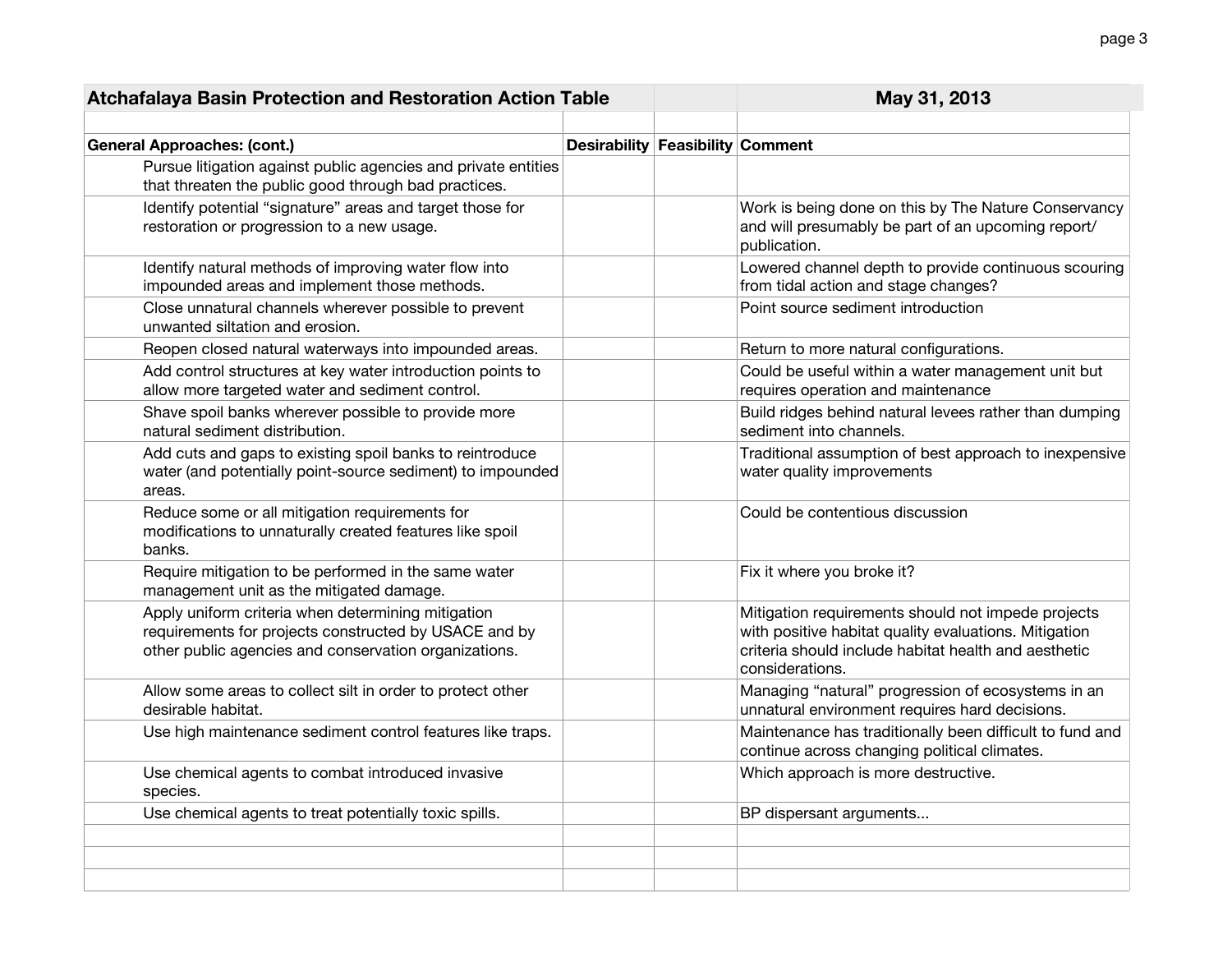| Atchafalaya Basin Protection and Restoration Action Table                                                                                                     |                    |                      | May 31, 2013                                                                                |
|---------------------------------------------------------------------------------------------------------------------------------------------------------------|--------------------|----------------------|---------------------------------------------------------------------------------------------|
|                                                                                                                                                               |                    |                      |                                                                                             |
| <b>Specific Actions for a Government Entity:</b>                                                                                                              | <b>Feasibility</b> | For                  | <b>Comment (Proposals for Annual Plan)</b>                                                  |
| Improve water flow through Sherburne Areas and across<br>Interstate-10 to isolated areas on east side of Floodway.                                            |                    | <b>ABP</b>           |                                                                                             |
| Pursue bank shaving as an option along the Work Canal as<br>part of water introduction into Upper Grand Flats.                                                |                    | <b>ABP</b>           | Previously pursued project with landowner resistance                                        |
| Pursue bank shaving as an option along portions of the<br>Atchafalaya Main Channel as an alternative to contested<br>openings into the impounded swamp areas. |                    | <b>ABP</b>           | i.e. Coon Trap Weir discussion                                                              |
| Continue to pursue data analysis and modeling as tools of<br>project desirability determination.                                                              |                    | ABP&<br><b>USACE</b> | Natural Resource Inventory and Assessment System<br>and Audubon Hydrologic Modeling Project |
| Tighten permit restrictions for maintenance of hydrologic<br>modifications associated with wetland projects                                                   |                    | <b>USACE</b>         |                                                                                             |
| Improve enforcement of permit restrictions.                                                                                                                   |                    | <b>USACE</b>         |                                                                                             |
| Rewrite floodway management guidelines to improve<br>habitat quality outside main flood-carrying channels.                                                    |                    | <b>USACE</b>         |                                                                                             |
|                                                                                                                                                               |                    |                      |                                                                                             |
|                                                                                                                                                               |                    |                      |                                                                                             |
|                                                                                                                                                               |                    |                      |                                                                                             |
|                                                                                                                                                               |                    |                      |                                                                                             |
|                                                                                                                                                               |                    |                      |                                                                                             |
|                                                                                                                                                               |                    |                      |                                                                                             |
|                                                                                                                                                               |                    |                      |                                                                                             |
|                                                                                                                                                               |                    |                      |                                                                                             |
|                                                                                                                                                               |                    |                      |                                                                                             |
|                                                                                                                                                               |                    |                      |                                                                                             |
|                                                                                                                                                               |                    |                      |                                                                                             |
|                                                                                                                                                               |                    |                      |                                                                                             |
|                                                                                                                                                               |                    |                      |                                                                                             |
|                                                                                                                                                               |                    |                      |                                                                                             |
|                                                                                                                                                               |                    |                      |                                                                                             |
|                                                                                                                                                               |                    |                      |                                                                                             |
|                                                                                                                                                               |                    |                      |                                                                                             |
|                                                                                                                                                               |                    |                      |                                                                                             |
|                                                                                                                                                               |                    |                      |                                                                                             |